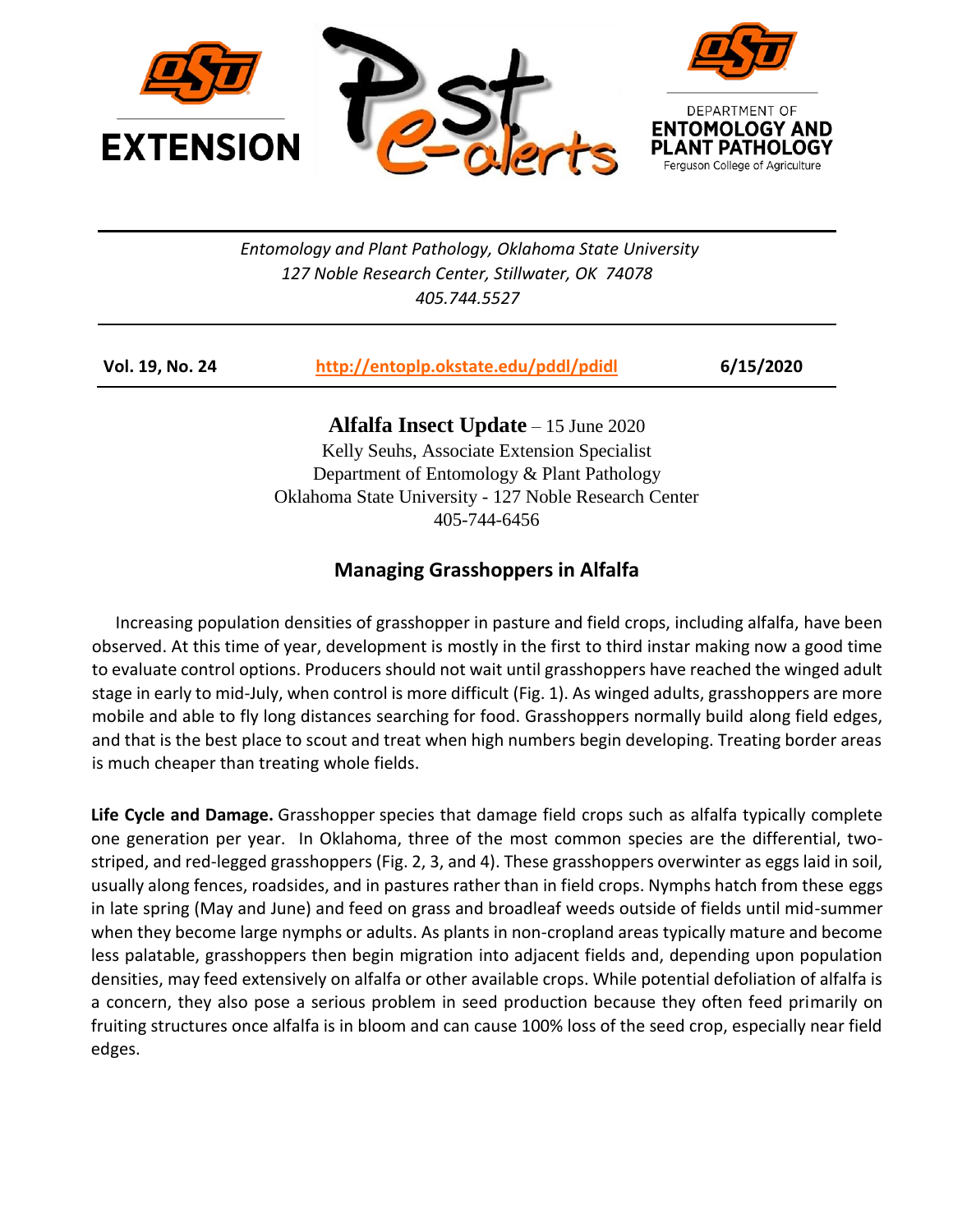

Figure 1. Nymph to Adult stages Figure 2. Differential





Figure 3. Two-striped Figure 4. Red-legged

**Sampling and Control.** Grasshopper population densities are typically estimated while walking in areas near field margins. As grasshoppers fly out of foliage, numbers per square yard are estimated. The listed economic threshold for spraying to control grasshoppers in alfalfa forage production is 15-20 hoppers/sq. yd. However, this does not apply to seed production. After alfalfa begins flowering, the aforementioned levels may result in seed losses greatly exceeding the cost of control. It is critical that grasshoppers be controlled in adjacent fence-rows, pastures, and other surrounding areas before migration into alfalfa begins. Controlling grasshoppers in areas adjacent to fields in June is effective since hoppers are sprayed while they are still small nymphs. Applications made at this time may prevent serious losses in seed production later and preserve pollinators. Additional information on control of grasshoppers can be found in [OSU Extension Factsheet](http://pearl.agcomm.okstate.edu/plantsoil/crops/f-7150.pdf) No. 7150.